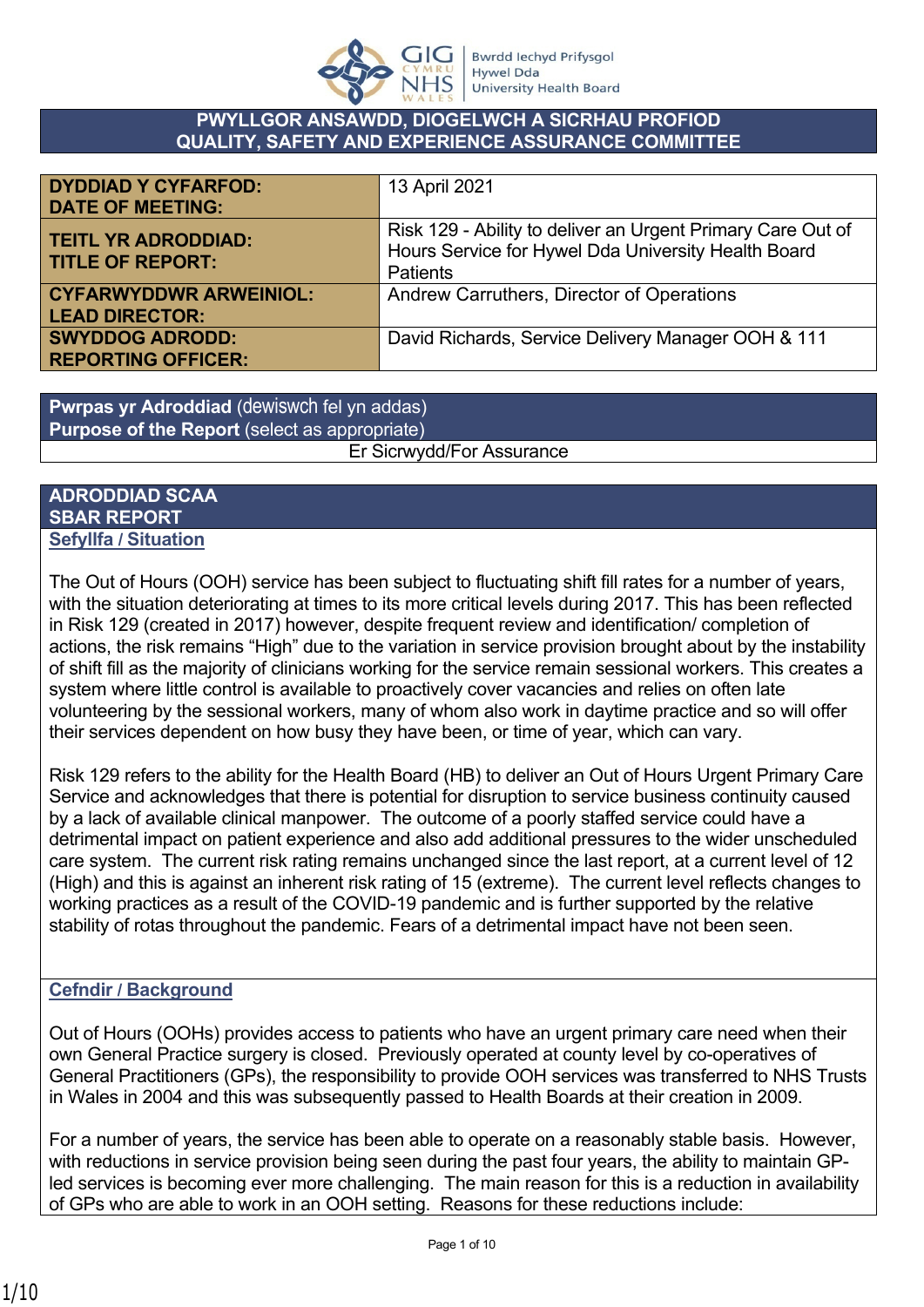- A demographic of GPs nearing or at retirement age;
- An increase in day time pressures affecting availability to support OOH sessions;
- Changes to Income Tax and National Insurance (NI) status providing a threshold for GPs to work within (before tax and NI contributions affect earning potentials);
- National service changes such as 111;
- A perceived lack of buy-in and willingness to work with the HB management in pursuit of service improvement, such as crossing historic boundaries and supporting the whole health board.

It should be noted that these are issues being experienced by OOH and primary care services throughout NHS Wales and for this reason, there is an awareness of the staffing profile and associated risks held by Welsh Government (WG). This has previously been communicated internally at various planning meetings. These issues remain a relevant consideration when discussing the ability to fill rotas, as the staffing model remains that of predominantly sessional workers which prevents forward planning and stabilisation of rotas in a proactive way.

Despite small increases in the numbers of non-medical clinicians the OOHs service remains almost exclusively a GP-delivered model. Recently there has been an increase in support offered by Advanced Practitioners of nurse and paramedic backgrounds, however it is still not possible to describe the service as a true Multi-Disciplinary Team model. The support these practitioners offer however provides resilience and offers mitigation when doctor shift fill rates are poor. A true MDT approach is the clear ambition and now needs to be addressed going forward.

As a part of the Executive priorities for service transformation in 2019/20, OOH had been assigned a working group to look at modernisation of the service and its clinical model. Substantially affected by the COVID-19 pandemic, this work is yet to reconvene although the need to develop a workforce plan, which encompasses the UHB's need and not solely OOH requests, remains imperative.

# 111

The 111 service is the "front end" single point of contact for patients who wish to access primary care services when their main surgery is closed. The Welsh Ambulance Service Trust (WAST) provide the initial service with call handling and triage stages being completed outside of the Health Board. Over the past year whilst dealing with the COVID-19 pandemic approximately 45% of demand has been streamed away into other services by the 111 service. This is an increase of approximately 13% when compared to the previous year. The remainder, during the OOH period, is transferred via the clinical system to the UHB OOH service, for action.

Where required, some significantly unwell or potentially complex presentations, along with some low acuity issues can be dealt with by the Clinical Support Hub (CSH). The CSH is composed of senior decision makers, predominantly GPs and Advanced Pharmacists working as a virtual extension to the national 111 service. In terms of governance, these individuals are employed via Swansea Bay University Health Board (SBUHB), whilst operating under a Wales Accord on the Sharing of Personal Information (WASPI) as part of the wider collaborative approach to the provision of the 111 service. This approach to regional working is to be commended and is supporting a route to establishing new and innovative ways of working, capturing and deploying ever decreasing resources for the wider benefit of the West Wales population and not only for Hywel Dda University Health Board (HDdUHB).

Members need to be aware that when a concern is raised with the "111" service, there are a number of avenues which need to be considered in order to understand at which stage, and within which organisation, an incident occurred.

Performance monitoring- Local and All Wales data submissions.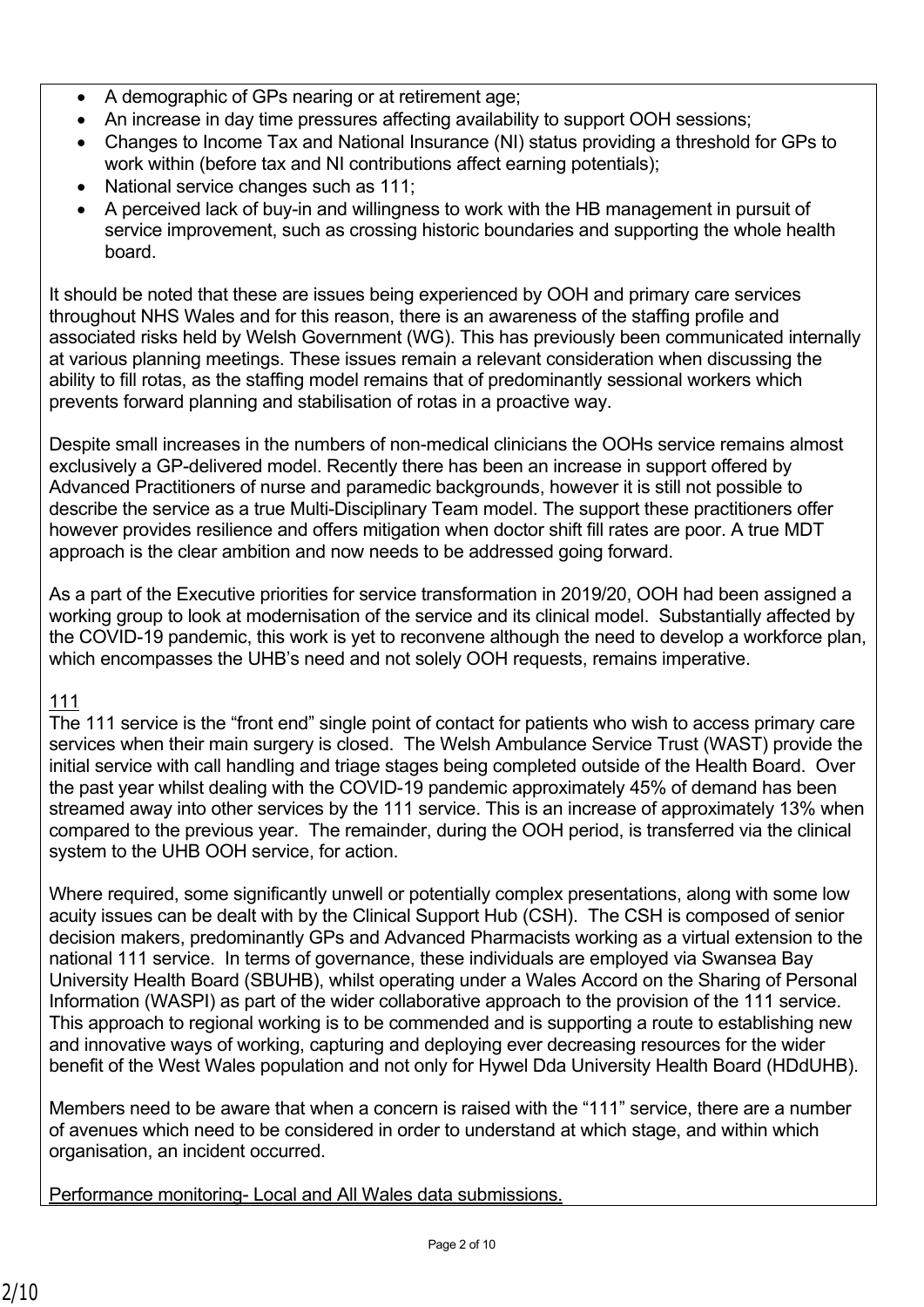There are national IT issues affecting the ability of OOH services who operate within the 111 system to enable full end-to-end reporting. This has been escalated by the Service Delivery Manager (SDM) to members of WG and to other operational leads. A working group will now be convened in order to revisit the reporting issues and also to develop an interim process to enable some assurance to be provided on a national level. A new system, anticipated to go live in September 2021, will have the ability to provide the accurate monitoring and reporting of 111 and the OOH service. Until this system is introduced the service is able to monitor performance internally and this is reported in monthly national meetings between 111 and the OOH services (Joint Operations).

### **Asesiad / Assessment**

### Current service provision.

From March 2020 to March 2021, the combined elements of the 111 and OOH service pathway dealt with 63231 contacts. Approximately 45% (21,997) were supported by 111 and 41,234 calls were dealt with by the OOH service across the UHB. As can be expected, demand is far higher during the winter period in line with wider unscheduled care pressures. This has traditionally coincided with increased pressure in relation to service capacity and has become more prevalent since 2017. In addition, as is to be expected in line with geographical population, Carmarthenshire is the busiest county followed by Pembrokeshire and Ceredigion respectively.

To manage this demand, the OOH service currently operates from five bases throughout the UHB; Bronglais General Hospital (BGH) and Llynyfran Surgery in Ceredigion, Withybush General Hospital (WGH) in Pembrokeshire and Glangwili (GGH) and Prince Philip General Hospitals (PPH) in Carmarthenshire. The bases, with the exception of Llandysul, are all co-located with a local Emergency Department (ED) or Minor Injury Unit (MIU). The service is operational between 18:30 and 08:00 hours on weekdays and 24 hours at weekends and bank holidays. Access to primary care services for two-thirds of the working week (115.5 hours) is provided by the OOH service.

In March 2020, an action was taken to rationalise base cover at 2 of these bases with the sole aim of bolstering the workforce at remaining sites thus maximising service availability and access. This adds a degree of public confidence in the availability of the service. The action resulted in the Llandysul and Llanelli GP resources transferring to GGH overnight, and the MIU stream in PPH made available for face-to-face patients in place of the OOH GP, the outcome being a more robust overnight provision, reducing risk by a regular service being available to the residents of Carmarthenshire.

In order to maximise resilience within the current staffing profile and to plan for the future, a number of actions had been identified and were already in place. These include:

- Service rotas across the three counties are now managed centrally via the administration team based in Haverfordwest (previously managed differently in each county);
- Dedicated GP Advice sessions implemented at times of high demand (mostly weekends and as capacity allows);
- Remote working telephone advice clinicians secured where required;
- Additional remote working capacity has been secured to assist clinicians who may be shielding/ isolating to continue to support operational demand;
- Implementation of ongoing workforce support from the 111 programme team in addressing OOH fragilities
- Health professional feedback form in use between clinicians, service management and 111 (WAST) leads;
- WAST Advance Paramedic Practitioner (APP) resource continued and to be enhanced for winter 2020 and beyond;
- Ongoing recruitment of clinicians had resulted in 14 appointments (sessional or bank basis) during the previous 4 months, mainly as a result of opportunities attributed to the COVID-19 pandemic;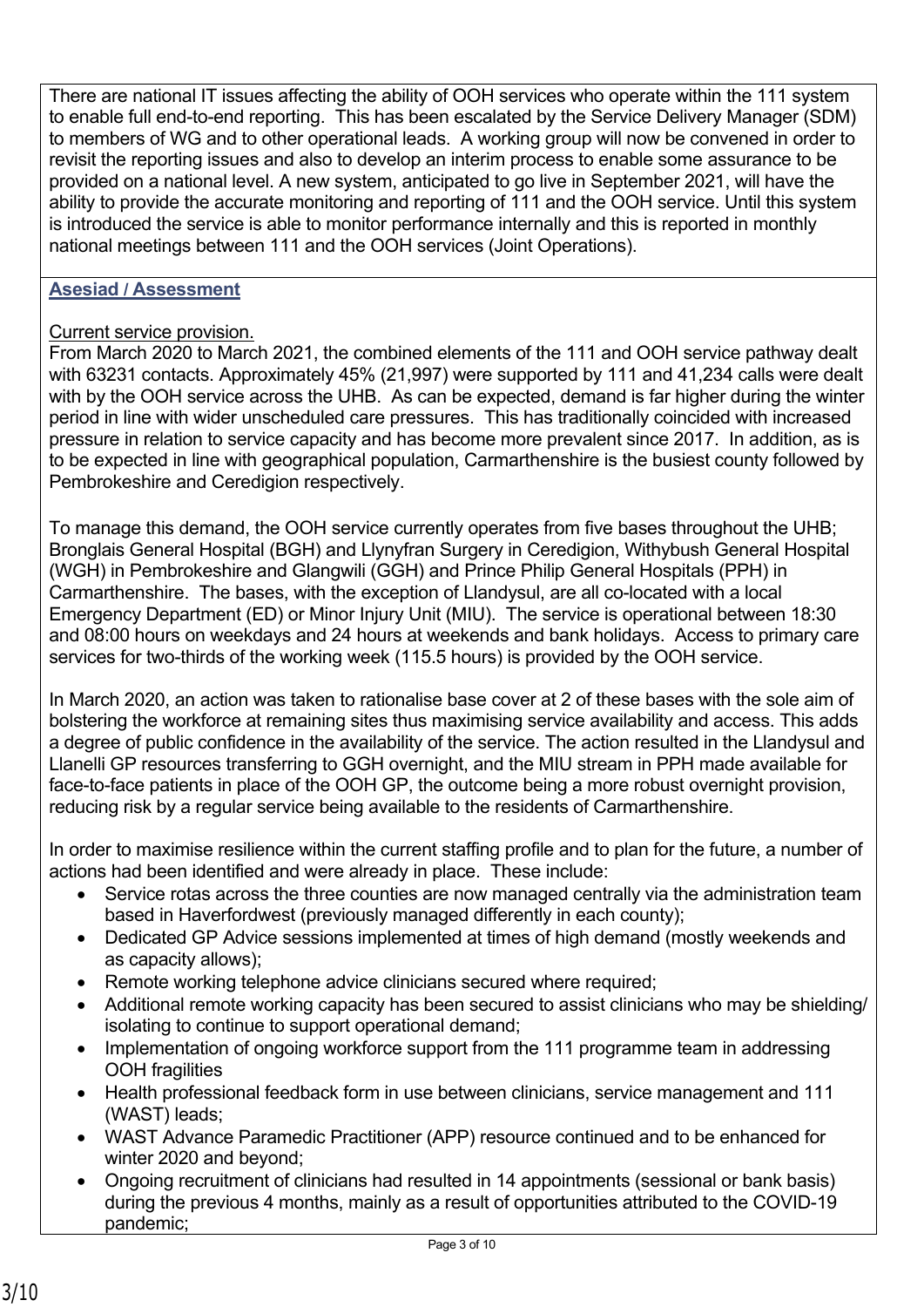- Rationalisation of overnight bases in place since March 2020 and Executive Team decision which is intended to reduce clinical risks for patients who reside in a locality where there is variable or little overnight service cover. This appears successful and provides support to the wider service delivery whilst reducing some workforce-driven risk;
- Programme Management Office (PMO) project to assess current service provision and risk to work towards a service and workforce redesign is presently on hold due to the COVID-19 situation.
- As part of the PMO work, a new approach to engage with the GP network was held via a workshop in October 2019. However, further workshops planned for 2020 have not taken place due to the COVID-19 pandemic.

## Clinical Workforce.

The service is based on a traditional GP model and within the locality. Efforts to increase the membership of the GP workforce have not had any significant impact in recent years especially in relation to contractual staff membership. The current medical workforce has reduced in number with the current profile as follows:

| County          | <b>Number of</b><br><b>Salaried GPs</b> | Number of<br>sessional GPs | <b>Total number of</b><br><b>GPs</b> |
|-----------------|-----------------------------------------|----------------------------|--------------------------------------|
| Pembrokeshire   |                                         |                            |                                      |
| Ceredigion      |                                         |                            |                                      |
| Carmarthenshire |                                         | 26                         | 26                                   |
|                 |                                         |                            | -5.                                  |

In addition, there are two whole-time equivalent APP and one part time salaried Advanced Nurse Practitioner (ANP). These are supported by a further 5 ANPs on a bank basis. The service is currently seeking to cover 769 clinical hours per week, 424 of which occur at weekends. Bank holidays are an additional staffing pressure.

The most significant issue with the current staffing profile is the reliance on and the ability for the majority of staff to opt in to available work. The impact of staffing shortfalls will be discussed later in this report.

Risk Management- Reporting, Performance Monitoring and General Accountability. The service reports to a variety of teams, panels and committees in order to provide an overview of service provision and, when required, provides details on relevant mitigations associated with staffing risks.

The most frequent escalation tool is the use of situation reports, which are based upon risk scores derived by available capacity. These are circulated twice weekly to UHB managers and executives, operational leads in WAST (999 and 111), WG and the 111 project team. Where potential risks to HB ED/MIU demands are identified, the service will escalate those on a daily basis to general managers for awareness and direction. Any mitigations are also included to ensure service provision is as robust as possible within any given circumstance. An example would be the deployment of an advanced paramedic to cover a locality where no GP staffing has been secured.

The service now has a clinical governance arrangement in place whereby the Deputy Medical Director (Community and Primary Care) meets with service leads on a bi-weekly basis in order to increase the assurances and governance arrangements that are needed to ensure the service operates safely. As an example of the work streams identified in this context, the Clinical Lead GP undertakes performance reviews, which includes case audits. This is in addition to other audits which occur within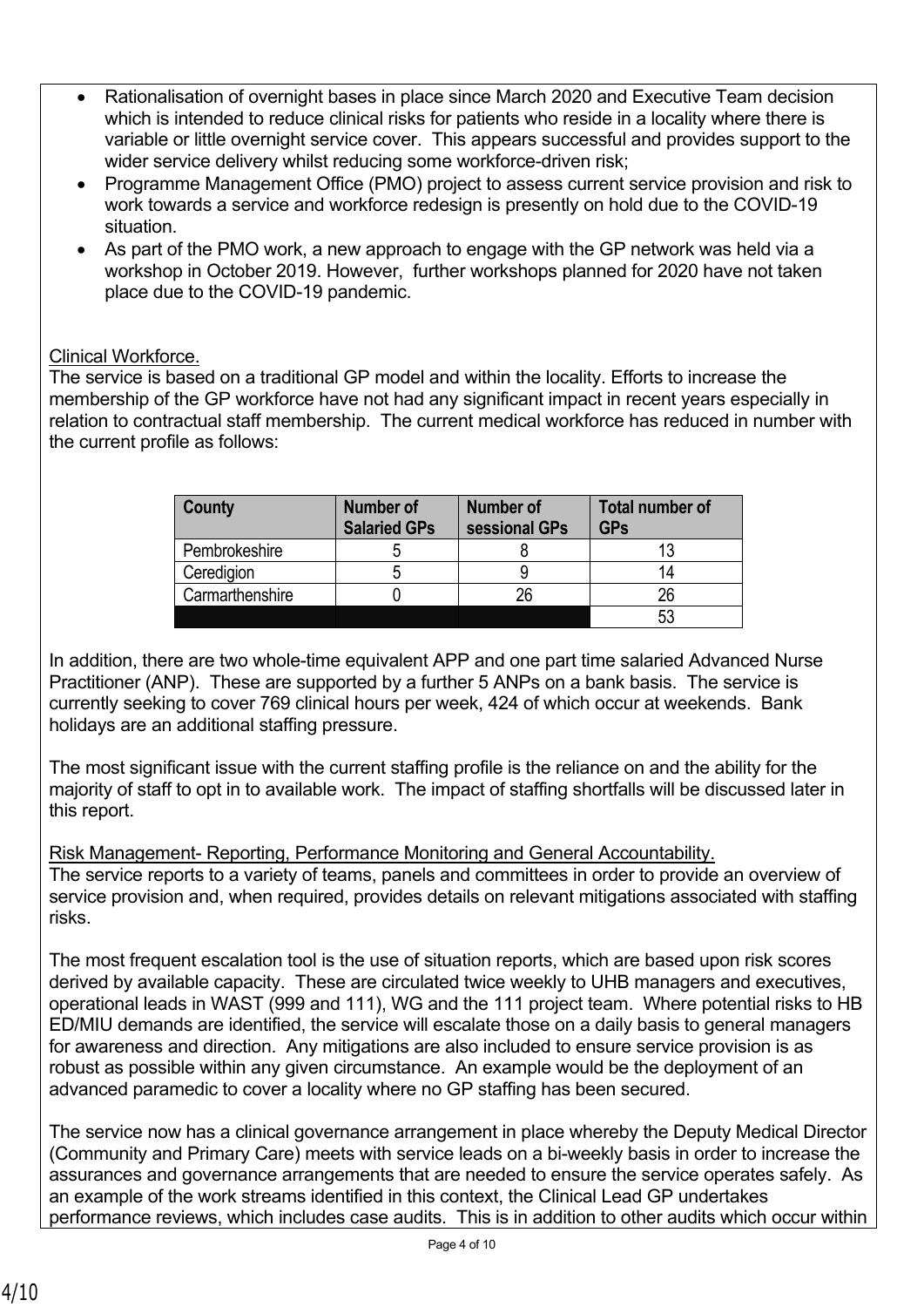the service. Additionally, the monitoring and management of complaints has been enhanced and all Datix complaints and concerns are now reviewed by the Associate Medical Director where required.

Reports to the People, Planning and Performance Assurance Committee (PPPAC) and the Quality, Safety and Experience Assurance Committee (QSEAC), together with frequent scrutiny from Hywel Dda Community Health Council (CHC), are other avenues where the service is held to account.

As part of enhancements to the governance which support OOH services, an OOH peer review was convened in 2018. A follow up review was completed in 2019, with an action plan developed to progress the actions identified.

### Service Escalation

It is understood that in order to maximise service resilience, promote assurance and to minimise risks to patients, the service must escalate concerns in relation to clinical staffing. At present, the following process is employed; available clinical hours required are identified and hours that are secured are plotted into a matrix. This provides a predicted shift-fill percentage, which is then RAG scored. The following ranges are then identified:

| <b>Escalation Level</b><br>and RAG rating | Level 1 | Level 2 | Level 3 | Level 4 | Service re-direction if overall<br>shift fill rate falls below 40% |
|-------------------------------------------|---------|---------|---------|---------|--------------------------------------------------------------------|
| for Traffic light                         | $90% -$ | $80% -$ | 70%-79% | $40% -$ | <39%                                                               |
| system                                    | 100%    | 89%     |         | 69%     |                                                                    |

Over recent months, the service has predominantly been at level 2. Currently, the service informs a list of executive, hospital and other stakeholding leads, such as WAST emergency medical services, of this staffing position. The table below illustrates potential risks and impact upon patient experience at each escalation level:

| <b>Escalation</b><br>Level | <b>Descriptor</b>                     | <b>Potential risks</b>                                                                                                         |
|----------------------------|---------------------------------------|--------------------------------------------------------------------------------------------------------------------------------|
| Level 1                    | <b>Steady State</b>                   | No risks to patients identified (managed as usual)                                                                             |
| Level <sub>2</sub>         | Moderate pressure                     | Low staffing level that reduces service quality<br>(managed as usual)                                                          |
| Level 3                    | Severe pressure                       | Service operating with potential reduced<br>effectiveness / lack of available capacity / increased risk<br>to patients         |
| Level 4                    | <b>Extreme pressure</b>               | Significant risk to patients / non-compliance with<br>national standards                                                       |
| Level 5                    | Crisis point (business<br>continuity) | An event which impacts on a large number of patients /<br>gross failure to meet national standards / unsafe<br>staffing levels |

In reality, 111/ OOH National Standards and Quality Indicators will drive much of the escalation scoring where it is anticipated in advance of a shift that quality cannot be met. When reviewing activity however, risks are often mitigated by moving demand to available capacity and ensuring it is effectively deployed. Therefore, aside from initial escalation, management of the service generally stays within the service as there is little increase in demand on wider HB services such as ED. In addition, even where cases are delayed by demand/capacity issues, these cases are often finalised within 6 hours of contacting the service.

Temporary Service Changes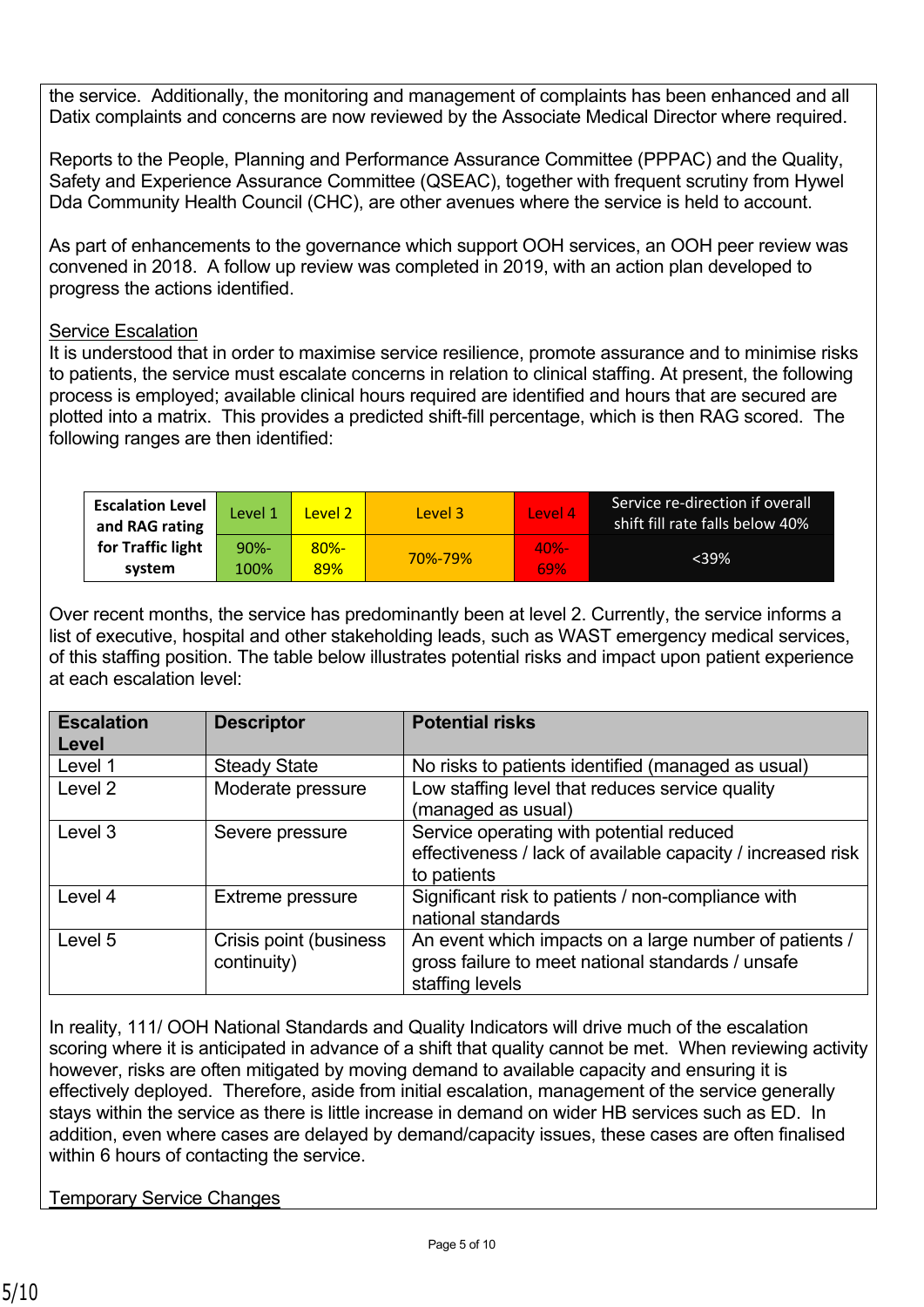As discussed earlier, in response to risks formally raised by operational service clinicians and 111 leads, OOH leads presented a range of options to the executive with the aim of increasing service resilience and hence reduce operational risk. Key risks were predominantly two-fold:

- 1. the risk to patients who have waited an excessive time before response by an available clinician;
- 2. the risk to clinicians who are operating in sub-optimal staffing situations, covering wide areas of the HB footprint in less than agreeable circumstances.

A review of capacity and demand was completed in response to these concerns, which indicated that weekday evening and overnight shifts were reasonably well staffed across each of the 5 bases, whilst service demand was low. Therefore, risks and service escalation were within low limits. By contrast, and in line with unscheduled care expectations, demand was seen to be much higher during weekend periods, yet service provision was much more variable, especially within Carmarthenshire. The shortfalls often placed increased strain on the staff who operated from Pembrokeshire and Ceredigion.

The preferred option resulted in a transfer of the overnight resource in Llandysul, combined with the introduction of a new pathway in Llanelli, utilising the MIU system to support OOHs flow in that locality. The aim was to provide two GPs at the Carmarthen base (where possible supported by an APP) to provide cover for South Ceredigion and the entirety of Carmarthenshire. It should be noted that both Llandysul and Llanelli bases suffered with poor staffing positions and overnight cover was often missing altogether, leading to unplanned closures of those bases. This in turn applied pressure to the Carmarthen resource, which led to variable staffing provision in that base, exacerbating the issue and reducing fill rates further.

The rota provision since March 2020 indicates that from a service delivery perspective, the reallocation of resources has been mostly successful. The approach to the staffing of the Carmarthen base has also been reviewed and, as of 1<sup>st</sup> September 2020, the GGH base rota appears significantly more stable than in the preceding 3 years. However, at the same time that this stability is being seen, the rota provision across the entirety of the operational week in Pembrokeshire is deteriorating to critical levels. Sickness, annual leave and non-availability of sessional/bank staff is contributing to this situation.

# COVID -19

Within 6 weeks of rationalising the bases, planning for COVID-19 commenced and shortly afterwards, 15 new GPs came forward from across the HB to support OOH operations. Combined with the application of lock-down measures, this supported an almost instantaneous increase in the numbers of GPs, which led to the restoration of full-service provision for a number of weeks. In addition, GPs now maximise telephone advice and consequently, a reduction in face-to-face reviews has been seen. At this time, approximately 80% of OOH demand is dealt with via telephone/virtual assessment and this is indicative of the model from which 111 is based.

In the year prior to the COVID-19 pandemic, the combined elements of the 111 and OOH service pathway dealt with 71,689 contacts, with approximately 32% (22,585) being supported by 111 and 49,104 calls dealt with by the OOH service across the UHB. This data can be compared against the year March 2020 to March 2021 where COVID-19 has had a significant impact throughout the NHS. During this period, a total of 63,231 patients contacted 111 (-12%) with 41,234 being consulted by clinicians within the OOH service (-16%). The way in which the service has worked has dramatically changed with an increase of 26% of contacts dealt with by telephone advice and a decrease in treatment centre consultations by 66% and home visits by 48%. This significantly different way of working has assisted the OOH service to efficiently manage patients in the out of hours periods. However, reverting back to seeing more patients face to face would have a significant impact on the ability of the service to function safely and efficiently.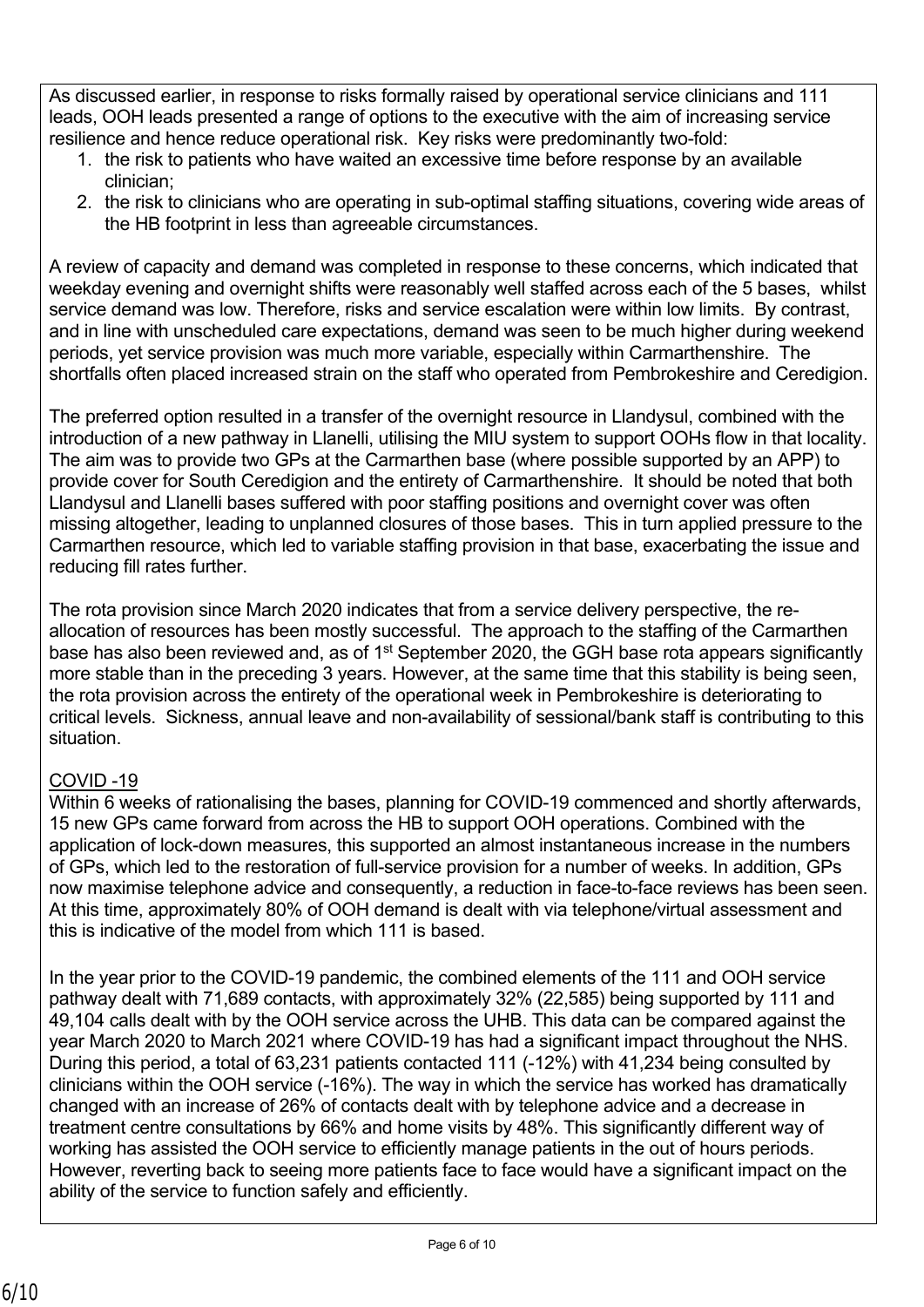As the end of the financial year approaches, and the journey out of lockdown progresses, shift fill has become somewhat variable once again. A trend has been identified in WGH where night cover is rarely achieved between Saturday and Monday. Weekday cover remains almost universally stable, although there are some exceptions. All mitigating actions are deployed in response to reductions in rota cover including moving clinicians during shift to spread the cover geographically across the UHB, deployment of supplementary staff (e.g. APPs) and providing financial support to increase ED medical cover, as well as investing in remote working capacity, where at all possible.

### Patient perspective.

Whilst the rationalisation of the overnight bases appears a success in terms of service readiness and stability, service leads are aware of the need to understand the impact the changes may have had on patients, especially in relation to being able to access a GP in the OOH period in ways to which they are accustomed. The patient survey has not been undertaken for two reasons. Firstly, the team who were working to support the service with this work has been temporarily reassigned to other roles in respect of the COVID-19 HB response. Secondly, even without key service changes, the increase in GP advice, meaning care is provided closer to the patient's home than ever before, has meant patients may not have been disadvantaged by the changes, and in fact, the resilience brought about will be entirely beneficial. Service leads are working with the engagement team to review this process, amend the previous planning to account for COVID-19 and work to better understand how the current service delivery is supporting patient access, journeys and outcomes.

## Datix- Incident and Complaint Analysis- April 2020 to March 2021

A new SDM came into post in February 2021 and since this date there have been no Datix reports in relation to service needs. A system search has revealed two Datix reports for the preceding year relating to service needs. Both have been closed and identified as 'No Harm' Level 1. This is reassuring and shows a clear improvement made by the service from an extremely high-risk position with frequent base closures in January 2020 (Risk 129 at level 15 Extreme), through the overnight service changes affecting the Carmarthenshire and Llandysul bases and through the COVID-19 to date (Level 12- High).

Members should be assured that Datix risks and incidents are reviewed on a monthly basis by the service leads and there is an additional review made by the OOH complaints governance team. The SDM and clinical lead then provide a report to the Joint Operations Group and to the All-Wales OOH forum.

Any learning that is identified is reported back into a variety of streams including the HB, 111 Joint Operations Group and the All-Wales OOH Forum. Learning is also discussed in terms of the transformational opportunities and, when the transformation project office has the capacity to reconvene the OOH working group, learning will be utilised to inform the need for change and to identify improvements to the current levels of service delivery. The previously well attended Journal Club has been reconvened and is a regular forum where clinicians can share and discuss clinical cases and provide learning and support. These meetings are chaired by the Deputy Medical Director.

#### Risk 129.

In summary, there are several factors, some on a national scale, that are affecting the ability to deliver care within the OOH Service. The resulting staffing profile and service risks are reflected in Risk 129. This risk is reviewed regularly and amended as required with any new actions identified as appropriate.

There has been consideration given to reducing the presentation of risk 129 in line with demand reductions, with a view to review and possibly increase the score in the winter period as a reflection of demand and available capacity; a concept which offers a more dynamic oversight and the management of presenting service risks. This is reflected in the current score of 12 (High). In addition,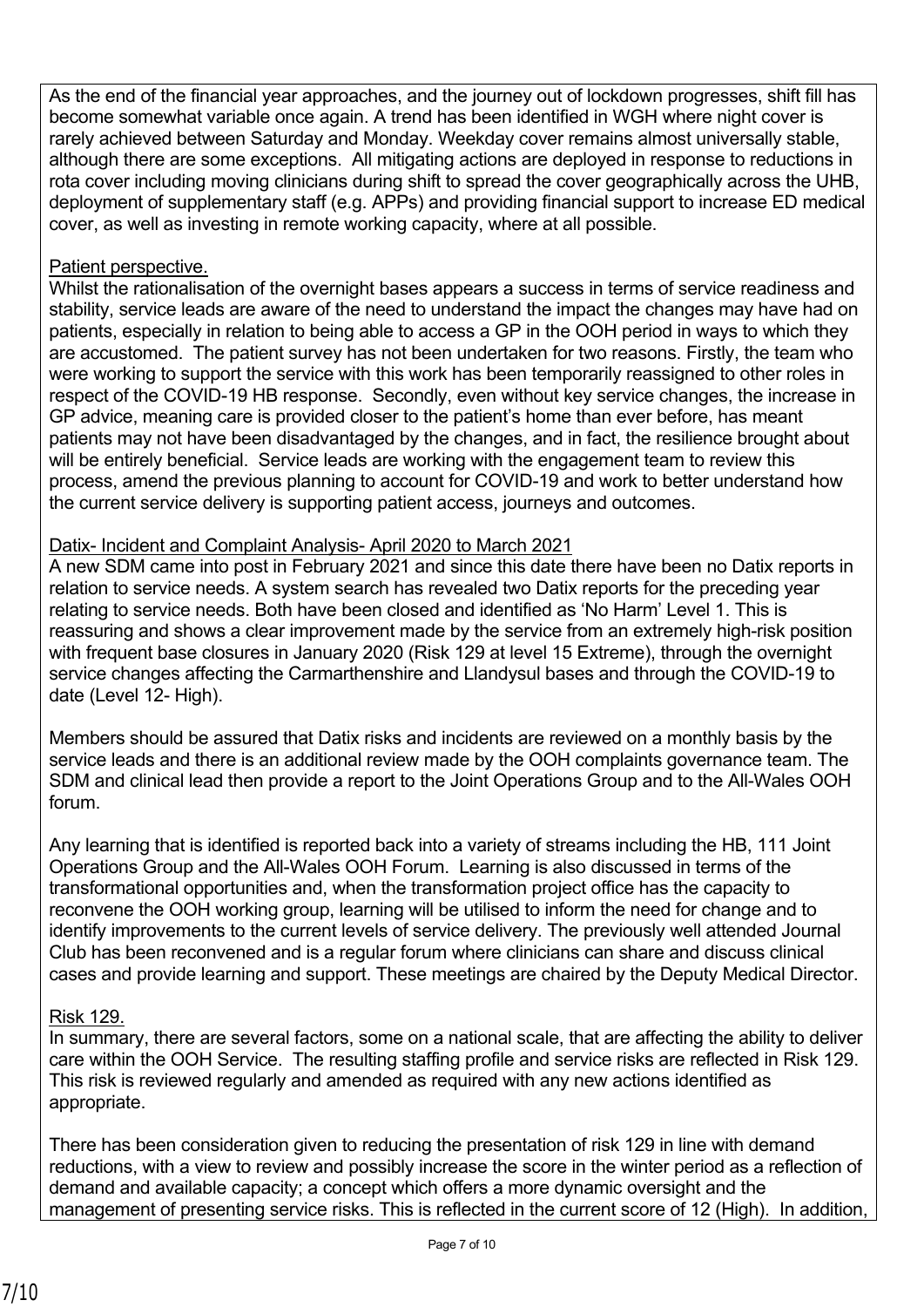consideration to limit the risk to weekend hours has also been made. However, given the variations in cover affecting all 3 counties at any time, this is currently not a viable option.

It was anticipated that, as the Carmarthen base rota stabilised, the risk could be reviewed in the context of base rationalisation. However, the deteriorating Pembrokeshire situation has continued to hinder this opportunity currently.

The unpredictable nature of the OOHs workforce, the sickness and retirement factors combined with pan-Wales recruitment issues are therefore making any significant change to the risk scores extremely challenging. With potential staffing complications relating to the COVID-19 situation adding further pressures, the potential need to increase the risk remains a very real possibility and this is kept under continuous consideration by the management team.

## Potential Solutions

Prior to the COVID-19 outbreak, significant work had been conducted with the support of the PMO in response to OOHs being identified as an executive priority. The need to restructure the workforce model had been identified and as work to start the production of a workforce model and subsequent business case was about to commence, COVID-19 issues emerged as the new challenge.

It has become apparent that the reliance on a GP staffed model is no longer viable and, whilst GPs will always be needed to provide expert oversight and support, the move to a multidisciplinary team is essential. With this comes an opportunity to provide career pathways for those with a variety of backgrounds to develop triage, community nursing and advanced practice skills; further integration across organisational boundaries such as with the WAST APP model; development of newer roles in the OOH setting such as Health Care Support Workers (HCSW) trained drivers, physician associates, etc. Further opportunities to develop the OOH service into an Urgent Primary Care Service, which operates over a 24-hour period, need to be explored. This model could offer variety and rotation resulting in an opportunity to attract a larger cohort of interested individuals. This change to workforce design could see an increased overall number of colleagues who are salaried and therefore providing a more stable workforce. Consideration of these opportunities will need to be included into the workforce capacity assessments that are being completed at a Health Board level. Unfortunately, it appears that there is no rapid solution to the staffing situation other than piece-meal appointments of non-medical clinicians to be deployed in supplementary positions.

# Summary.

The delivery of OOH services is a complex matter and is reliant on a workforce, the majority of whom have the option to opt in/opt out of shift coverage, due to there being very few salaried (contracted) clinicians. The demographic of the local GP network is concerning, considering the proximity to retirement that many are facing. In addition, there are sickness issues that are affecting a number of staff on a long-term basis, together with shortfalls that are explicitly related to the COVID-19 pandemic and related infection control directions.

The variable risk profile is attributed predominantly to the staffing positions and this has resulted in the formal submission of concerns from service clinicians together with 111 staff. In turn, the service has, with the support of the Executive Team, made temporary changes to its operating structure in the overnight period, which for the most part has improved access and stability and increased resourcing. This is with the exception of weekend cover, particularly overnight in Pembrokeshire.

A more formal review of this service change and its impacts on patient journeys is yet to be undertaken due to the current COVID-19 response.

The temporary increase in OOH medical staffing and service stability experienced during the pandemic and combined with lockdown restrictions may soon begin to decrease as the restrictions are